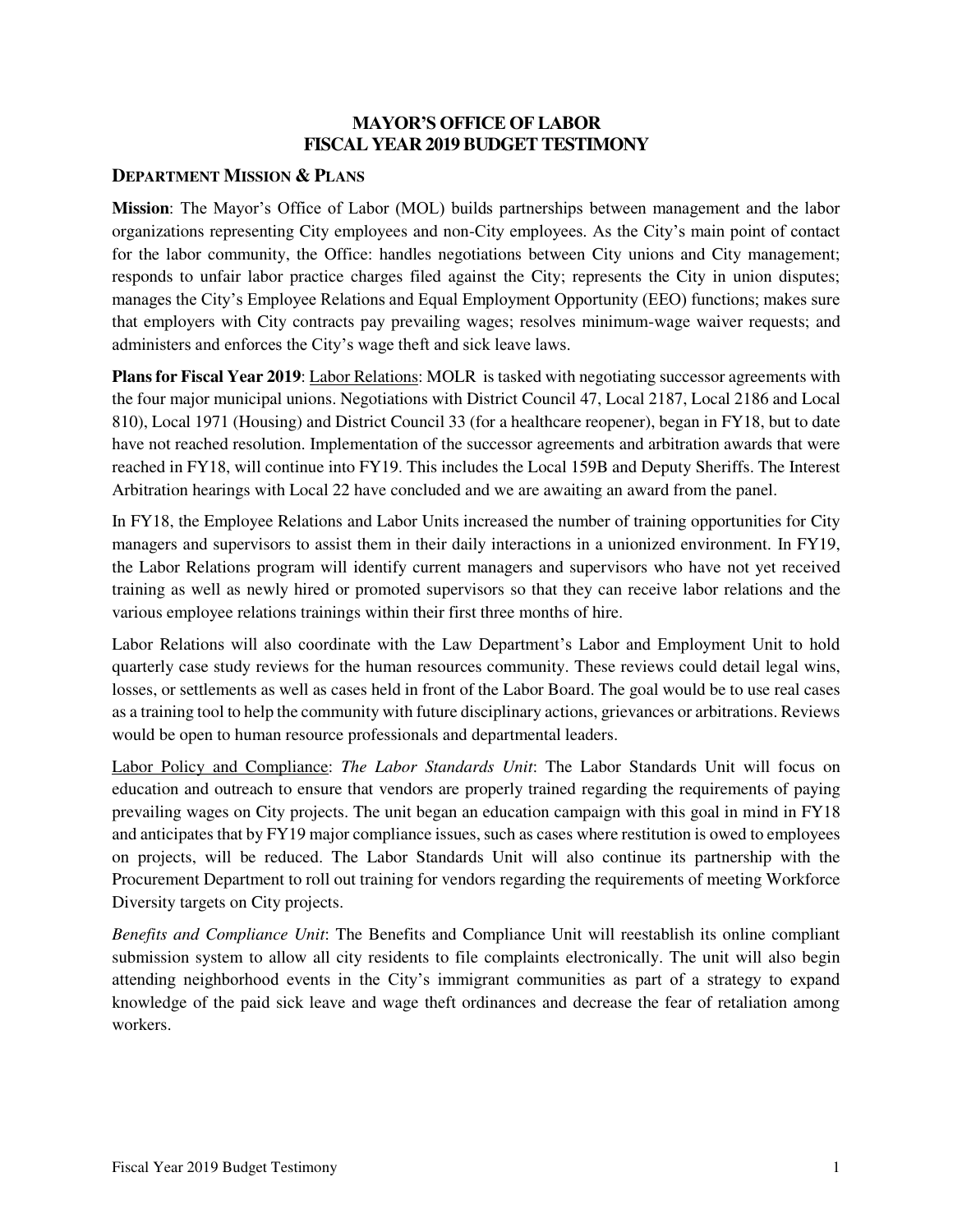# **BUDGET SUMMARY & OTHER BUDGET DRIVERS**

| <b>Staff Demographics Summary (as of December 2017)</b> |           |           |           |                |  |  |
|---------------------------------------------------------|-----------|-----------|-----------|----------------|--|--|
|                                                         | Total     | Minority  | White     | Female         |  |  |
| Number of Full-Time Staff                               | 22.       | 12        | 10        | 13             |  |  |
| Number of Exempt Staff                                  | 22        | 12        | 10        | 13             |  |  |
| Number of Executive Staff (deputy level)<br>and above)  | 5         |           | 4         | $\overline{c}$ |  |  |
| Average Salary, Full-Time Staff                         | \$65,291  | \$50,354  | \$83,214  | \$58,981       |  |  |
| Average Salary, Exempt Staff                            | \$65,291  | \$50,354  | \$83,214  | \$58,981       |  |  |
| Average Salary, Executive Staff                         | \$117,900 | \$106,000 | \$120,875 | \$120,500      |  |  |
| Median Salary, Full-Time Staff                          | \$49,250  | \$56,638  | \$50,250  | \$48,000       |  |  |
| Median Salary, Exempt Staff                             | \$49,250  | \$56,638  | \$50,250  | \$48,000       |  |  |
| Median Salary, Executive Staff                          | \$106,000 | \$106,000 | \$120,500 | \$120,500      |  |  |

| <b>Employment Levels (as of December 2017)</b>             |                 |          |  |  |
|------------------------------------------------------------|-----------------|----------|--|--|
|                                                            | <b>Budgeted</b> | Filled   |  |  |
| Number of Full-Time Positions                              | 23              | 22       |  |  |
| Number of Exempt Positions                                 | 23              | 22.      |  |  |
| Number of Executive Positions (deputy)<br>level and above) |                 |          |  |  |
| Average Salary of All Full-Time Positions                  | \$65,756        | \$65,291 |  |  |
| Median Salary of All Full-Time Positions                   | \$50,000        | \$49,250 |  |  |

| <b>General Fund Financial Summary by Class</b>  |                |                    |                |                    |                |                  |  |
|-------------------------------------------------|----------------|--------------------|----------------|--------------------|----------------|------------------|--|
|                                                 | FY17 Original  | FY17 Actual        | FY18 Original  | FY18 Estimated     | FY19 Proposed  | Difference:      |  |
|                                                 | Appropriations | <b>Obligations</b> | Appropriations | <b>Obligations</b> | Appropriations | <b>FY19-FY18</b> |  |
| Class 100 - Employee Compensation               | \$1,082,792    | \$919,175          | \$1,588,459    | \$1,529,661        | \$1,562,009    | \$32,348         |  |
| Class 200 - Purchase of Services                | \$5,277        | \$8,992            | \$17,277       | \$17,277           | \$17,277       | \$0              |  |
| Class 300/400 - Materials, Supplies & Equipment | \$8,160        | \$9.317            | \$11,660       | \$11,660           | \$11,660       | \$0              |  |
|                                                 | \$1,096,229    | \$937,484          | \$1,617,396    | \$1,558,598        | \$1,590,946    | \$32,348         |  |

**Note:** The Office does not have any professional services contracts.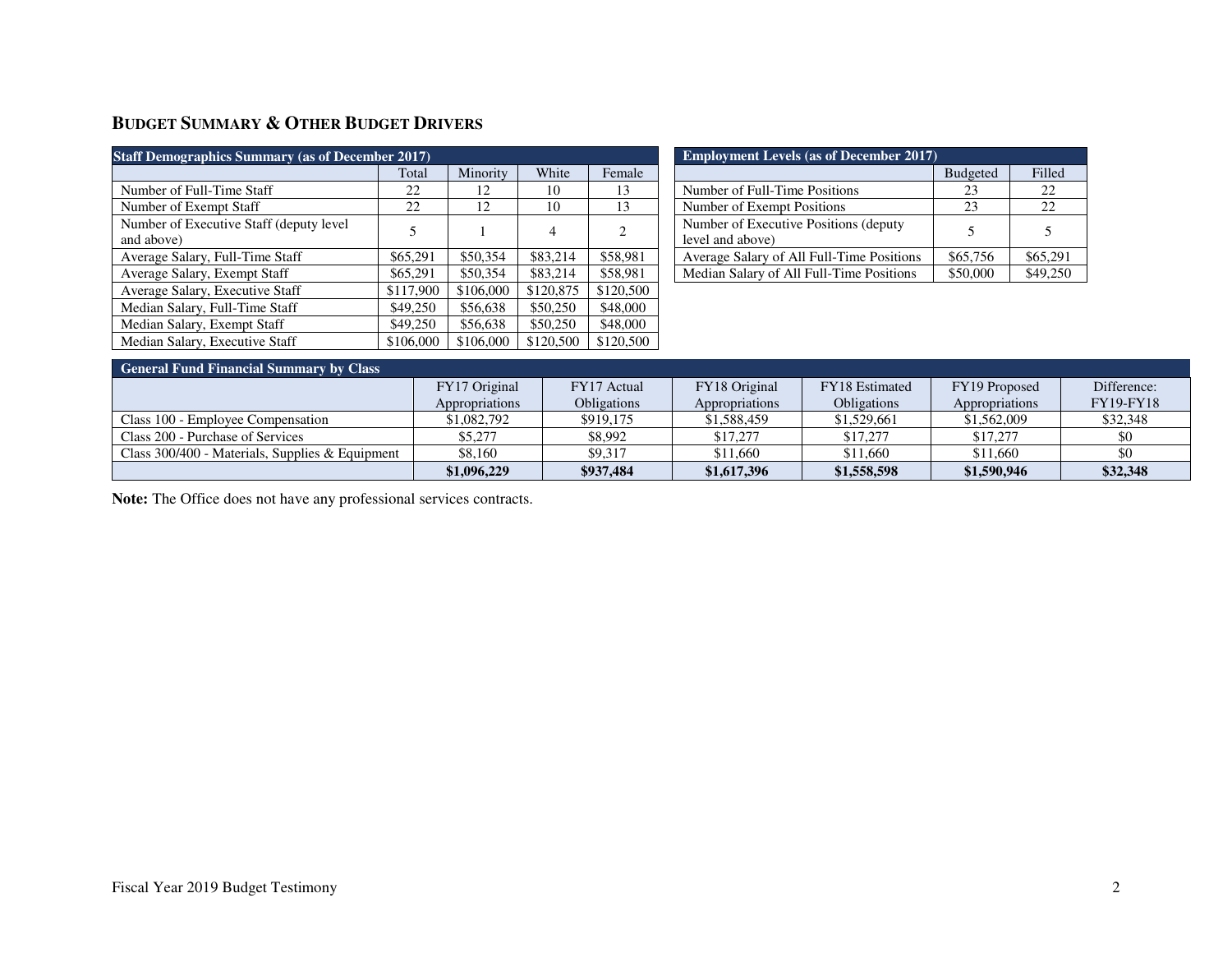## **PROPOSED BUDGET OVERVIEW**

### **Proposed Funding Request**:

The proposed Fiscal Year 2019 General Fund budget totals \$1,590,946, an increase of \$32,348 over Fiscal Year 2018 estimated obligation levels. In Fiscal Year 2018, our office had a budget cut of \$32,348 in class 100 that will be restored in Fiscal Year 2019.

The proposed budget includes:

- \$1,562,009 in Class 100, a \$32,348 increase over FY18. This funding will be used to cover staff expenses. This increase is due to a prior reduction being restored to our budget.
- \$17,277 in Class 200; no change from FY18 levels.
- \$11,660 in Class 300, no change from FY18 levels.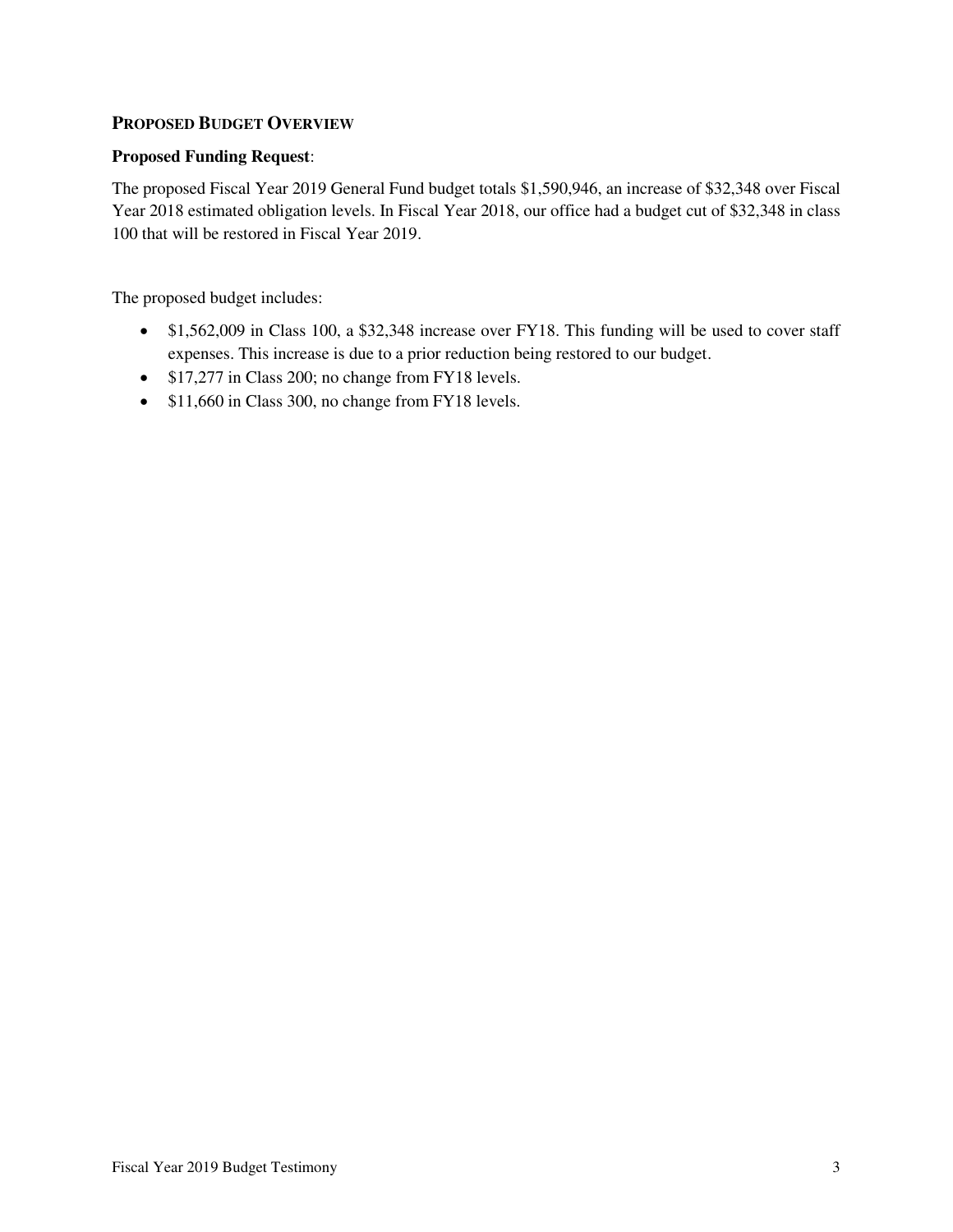# **STAFFING LEVELS**

The department is requesting 23 budgeted positions for FY19, level with FY18.

The position of Deputy Mayor for Labor is included within the 23 budgeted positions. It is anticipated that this position will be filled in FY19.

## **NEW HIRES**

| New Hires (from 7/1/2017 to December 2017) |                                     |                   |  |  |  |
|--------------------------------------------|-------------------------------------|-------------------|--|--|--|
|                                            | <b>Total Number</b><br>of New Hires | Haitian<br>Creole |  |  |  |
| <b>Black or African American</b>           |                                     |                   |  |  |  |
| Hispanic or Latino                         |                                     |                   |  |  |  |
| Total                                      |                                     |                   |  |  |  |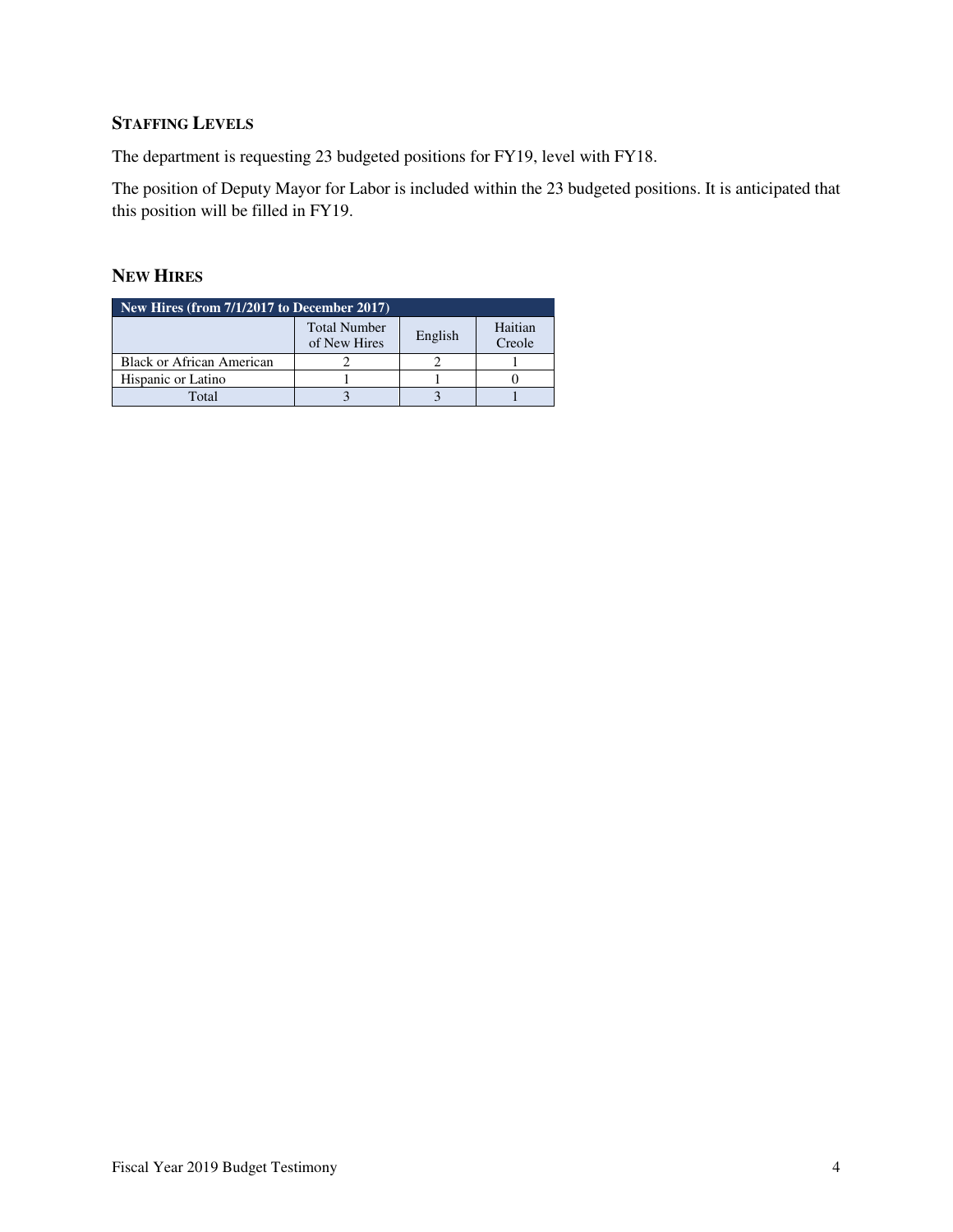### **PERFORMANCE, CHALLENGES, AND INITIATIVES**

#### **Labor Relations**:

#### **FY19 Strategic Goals**

- Develop and implement a City-wide "business partner" model where every department would have a dedicated staff person to be a point-of-contact and assist with labor related questions or issues.
- Work with the Prisons and Philadelphia Juvenile Justice Services Center (PJJSC) to implement alternative work schedules.

| <b>FY19 Performance Measures</b>                        |             |                 |                       |                       |  |  |
|---------------------------------------------------------|-------------|-----------------|-----------------------|-----------------------|--|--|
| Measure                                                 | <b>FY17</b> | <b>FY18 YTD</b> |                       |                       |  |  |
|                                                         | Actual      | $(Q1 + Q2)$     | FY18 Target           | FY19 Target           |  |  |
| Milestone: Engage with the Office of                    |             |                 | OLR will do           | OLR will do           |  |  |
|                                                         |             |                 | outreach to           | outreach to           |  |  |
| Human Resources and the Chief                           | N/A         |                 | departments to target | departments to target |  |  |
| Administrative Officer to develop a series              |             |                 | managers and          | managers and          |  |  |
| of benchmarks for labor relations training <sup>1</sup> |             |                 | supervisors to be     | supervisors to be     |  |  |
|                                                         |             |                 | trained in FY18       | trained in FY19       |  |  |

*1 This is an annual milestone measure. This is a new measure for FY18, so data is not available for FY17.*

### **Labor Policy and Compliance**:

| <b>FY19 Strategic Goals</b>                                                                                                                                                                                                                                                                                                                                                                                         |             |             |             |               |  |  |
|---------------------------------------------------------------------------------------------------------------------------------------------------------------------------------------------------------------------------------------------------------------------------------------------------------------------------------------------------------------------------------------------------------------------|-------------|-------------|-------------|---------------|--|--|
| Develop and implement a training program for prevailing wage contractors to help contractors better utilize<br>the City's electronic monitoring and submission system.<br>Develop and publish regulations for the administration of the City's Wage Theft ordinance by early FY19.<br>Work with external partners to implement a workforce training program for organized labor employees at the<br>Port Authority. |             |             |             |               |  |  |
| <b>FY19 Performance Measures</b>                                                                                                                                                                                                                                                                                                                                                                                    |             |             |             |               |  |  |
|                                                                                                                                                                                                                                                                                                                                                                                                                     | <b>FY17</b> | FY18 YTD    | <b>FY18</b> | <b>FY19</b>   |  |  |
| Measure                                                                                                                                                                                                                                                                                                                                                                                                             | Actual      | $(Q1 + Q2)$ | Target      | Target        |  |  |
| Percent of prevailing wage projects with compliance issues <sup>1</sup>                                                                                                                                                                                                                                                                                                                                             | N/A         | $12.5\%$    | $< 10.0\%$  | $\leq 10.0\%$ |  |  |
| Number of paid sick leave and wage theft complaints<br>submitted and investigated <sup>2</sup>                                                                                                                                                                                                                                                                                                                      | N/A         | 10          | 15          | 15            |  |  |
| Number of paid sick leave and wage theft inquiries received<br>and responded to <sup>3</sup>                                                                                                                                                                                                                                                                                                                        | N/A         | 96          | 150         | 150           |  |  |

<sup>1</sup> This is a new measure for FY18, so data is not available for FY17. Labor expects that the percentage will decrease during the remainder of the *year to meet the target.* 

*2 This is a new measure for FY18, so data is not available for FY17. The number of complaints varies from quarter-to-quarter.* 

*3 Inquiries include members of the public reaching out regarding the appropriate interpretation of applicable law.*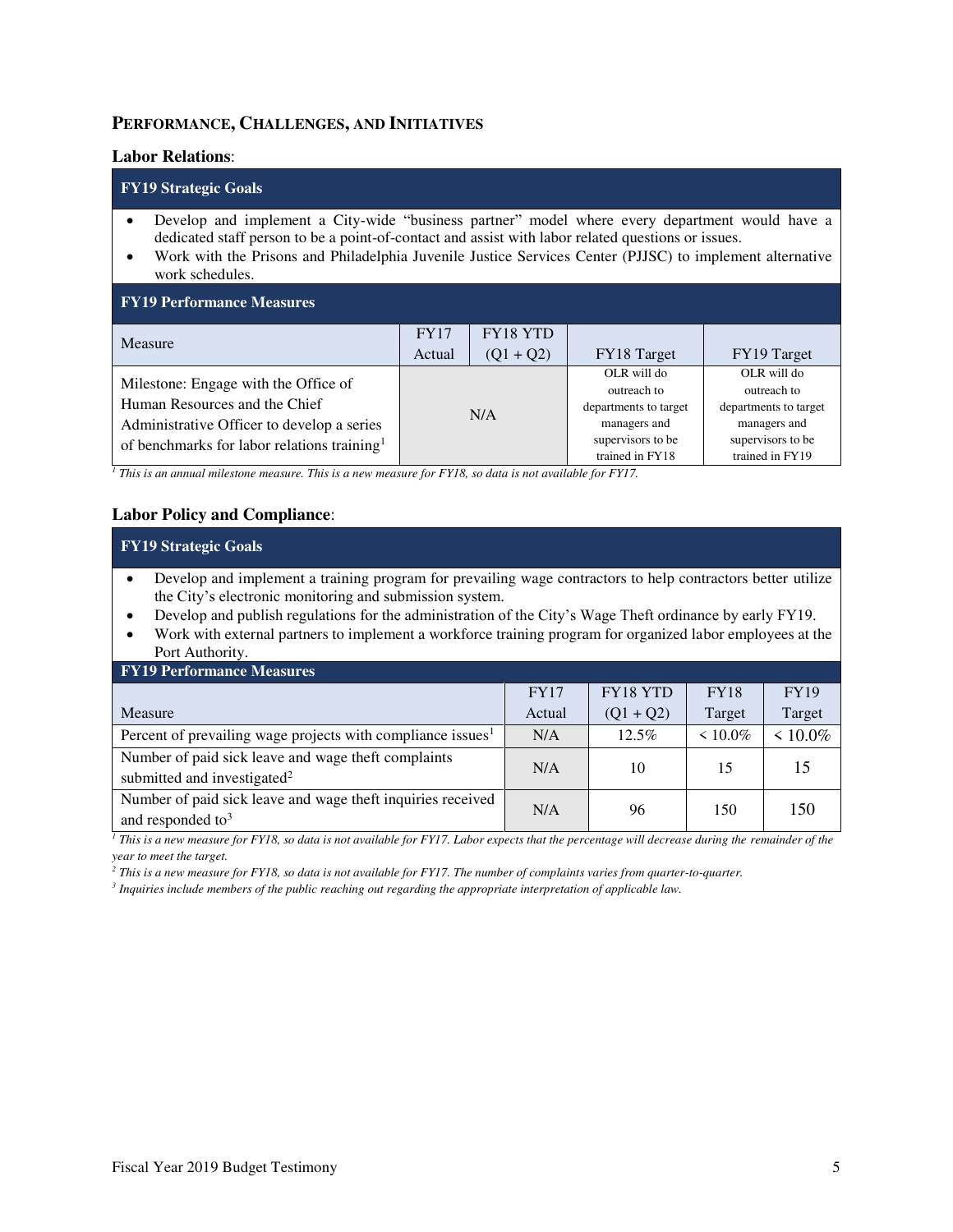## **OTHER BUDGETARY IMPACTS**

## **Federal and State (Where Applicable)**

The Mayor's Office of Labor is not funded through Federal or State funding and does not foresee any budgetary impact due to changes in those funding streams.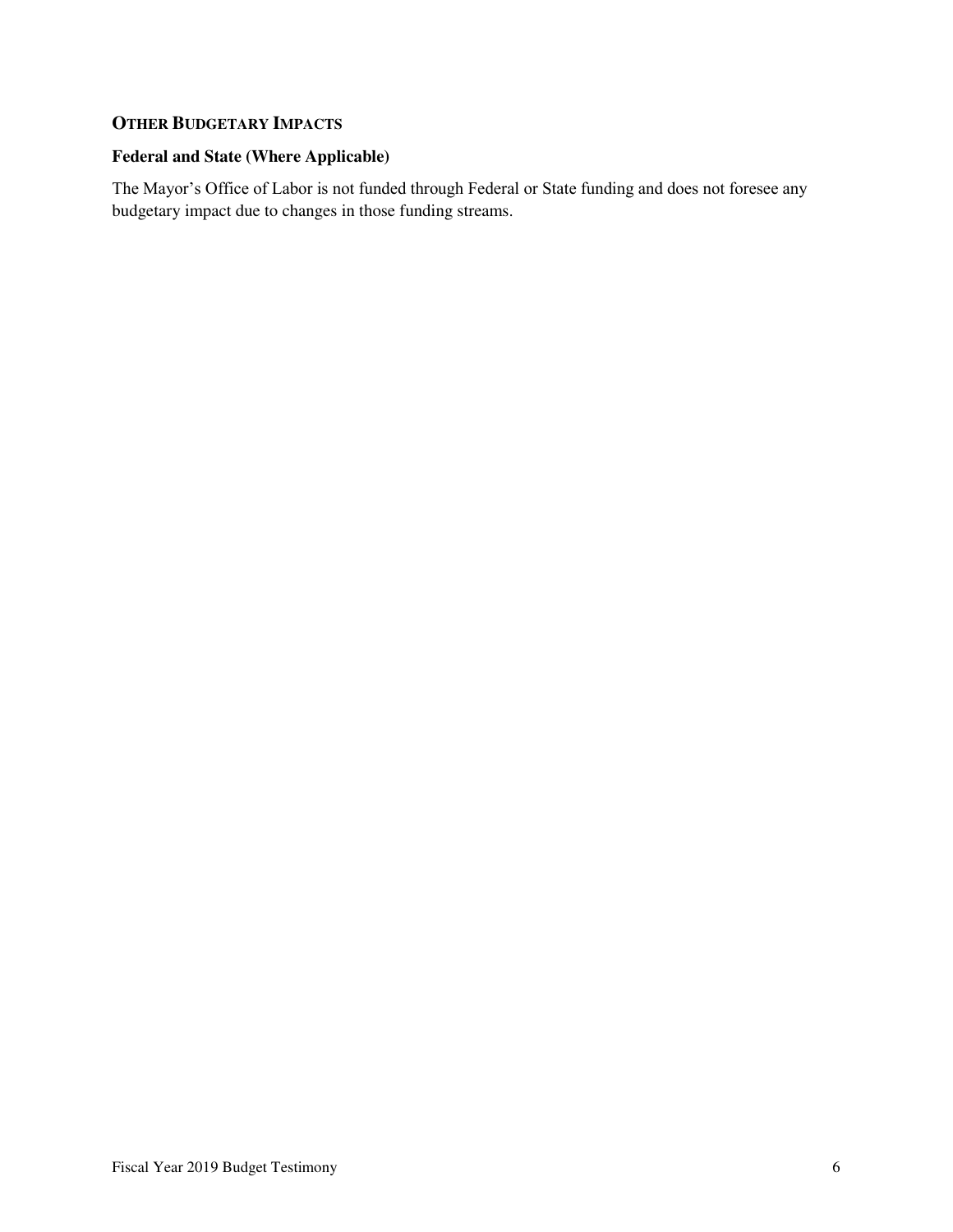# **CONTRACTING EXPERIENCE**

**Note:** The Mayor's Office of Labor does not have any professional services contracts.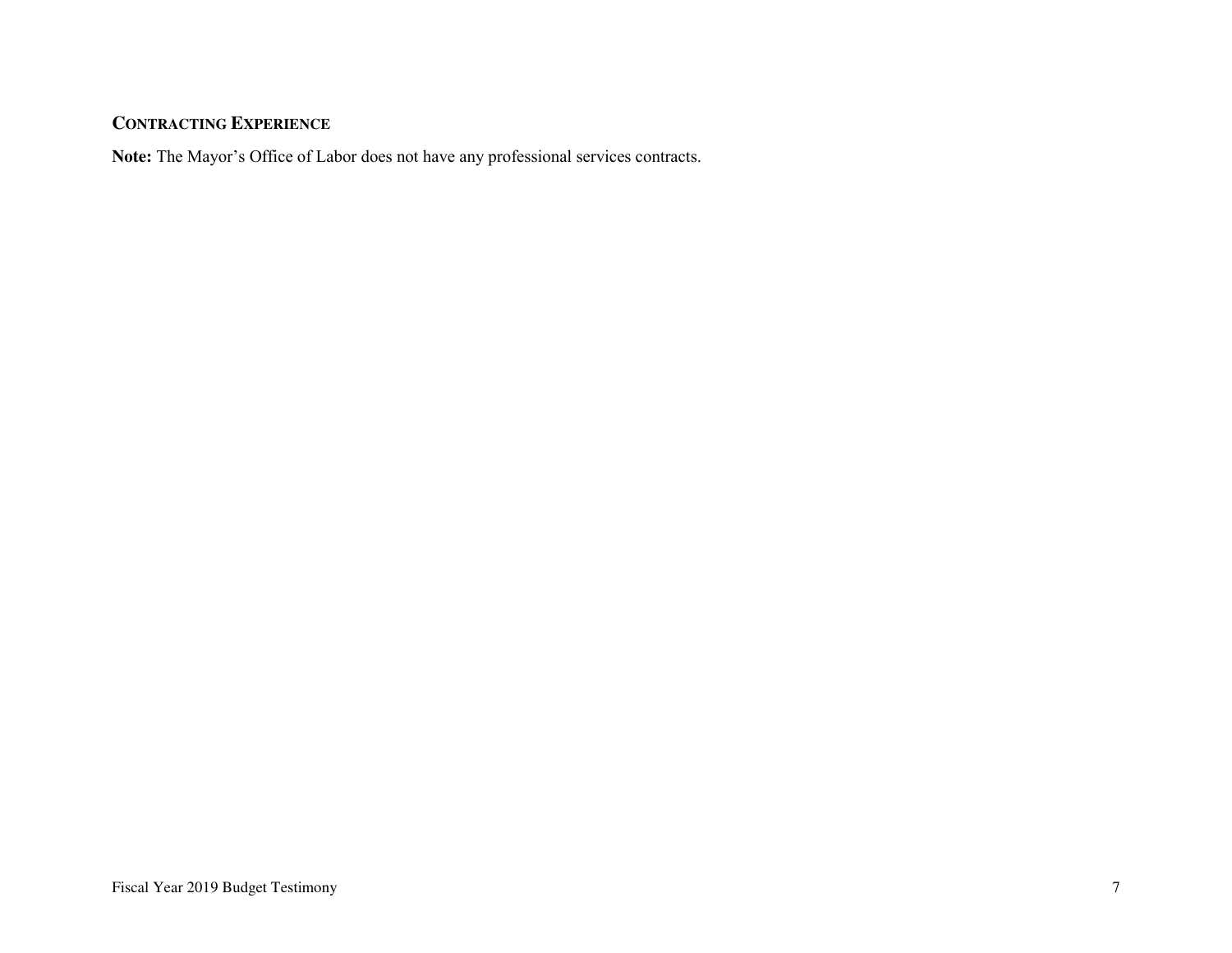# **EMPLOYEE DATA**

| <b>Staff Demographics (as of December 2017)</b> |                  |                  |                        |                  |                  |  |
|-------------------------------------------------|------------------|------------------|------------------------|------------------|------------------|--|
| <b>Full-Time Staff</b>                          |                  |                  | <b>Executive Staff</b> |                  |                  |  |
|                                                 | Male             | Female           |                        | Male             | Female           |  |
|                                                 | African-         | African-         |                        | African-         | African-         |  |
|                                                 | American         | American         |                        | American         | American         |  |
| Total                                           | $\overline{4}$   | 7                | Total                  | $\mathbf{0}$     | 1                |  |
| % of Total                                      | 18%              | 32%              | % of Total             | $0\%$            | 20%              |  |
| Average Salary                                  | \$46,250         | \$52,964         | Average Salary         | N/A              | \$106,000        |  |
| <b>Median Salary</b>                            | \$45,000         | \$40,000         | <b>Median Salary</b>   | N/A              | \$106,000        |  |
|                                                 | White            | White            |                        | White            | White            |  |
| Total                                           | 5                | 5                | Total                  | 3                | 1                |  |
| % of Total                                      | 23%              | 23%              | % of Total             | 60%              | 20%              |  |
| Average Salary                                  | \$96,928         | \$69,500         | Average Salary         | \$116,167        | \$135,000        |  |
| Median Salary                                   | \$101,071        | \$65,000         | Median Salary          | \$106,000        | \$135,000        |  |
|                                                 | Hispanic         | Hispanic         |                        | Hispanic         | Hispanic         |  |
| Total                                           | $\theta$         | 1                | Total                  | $\Omega$         | $\theta$         |  |
| % of Total                                      | $0\%$            | 5%               | % of Total             | $0\%$            | $0\%$            |  |
| Average Salary                                  | N/A              | \$48,500         | Average Salary         | N/A              | N/A              |  |
| <b>Median Salary</b>                            | N/A              | \$48,500         | Median Salary          | N/A              | N/A              |  |
|                                                 | Asian            | Asian            |                        | Asian            | Asian            |  |
| Total                                           | $\boldsymbol{0}$ | $\boldsymbol{0}$ | Total                  | $\mathbf{0}$     | $\boldsymbol{0}$ |  |
| % of Total                                      | $0\%$            | $0\%$            | % of Total             | $0\%$            | $0\%$            |  |
| Average Salary                                  | N/A              | N/A              | Average Salary         | N/A              | $\rm N/A$        |  |
| <b>Median Salary</b>                            | N/A              | N/A              | <b>Median Salary</b>   | N/A              | N/A              |  |
|                                                 | Other            | Other            |                        | Other            | Other            |  |
| Total                                           | $\theta$         | $\theta$         | Total                  | $\Omega$         | $\mathbf{0}$     |  |
| % of Total                                      | $0\%$            | $0\%$            | % of Total             | $0\%$            | $0\%$            |  |
| Average Salary                                  | N/A              | N/A              | Average Salary         | N/A              | N/A              |  |
| Median Salary                                   | N/A              | N/A              | Median Salary          | N/A              | N/A              |  |
|                                                 | <b>Bilingual</b> | <b>Bilingual</b> |                        | <b>Bilingual</b> | <b>Bilingual</b> |  |
| Total                                           | $\boldsymbol{0}$ | 1                | Total                  | $\boldsymbol{0}$ | $\boldsymbol{0}$ |  |
| % of Total                                      | $0\%$            | $5\%$            | % of Total             | $0\%$            | $0\%$            |  |
| Average Salary                                  | N/A              | \$37,250         | Average Salary         | N/A              | N/A              |  |
| <b>Median Salary</b>                            | N/A              | \$37,250         | Median Salary          | N/A              | N/A              |  |
|                                                 | Male             | Female           |                        | Male             | Female           |  |
| Total                                           | 9                | 13               | Total                  | 3                | $\overline{2}$   |  |
| % of Total                                      | 41%              | 59%              | % of Total             | 60%              | 40%              |  |
| Average Salary                                  | \$60,128         | \$58,981         | Average Salary         | \$116,167        | \$120,500        |  |
| <b>Median Salary</b>                            | \$50,000         | \$48,000         | <b>Median Salary</b>   | \$106,000        | \$120,500        |  |